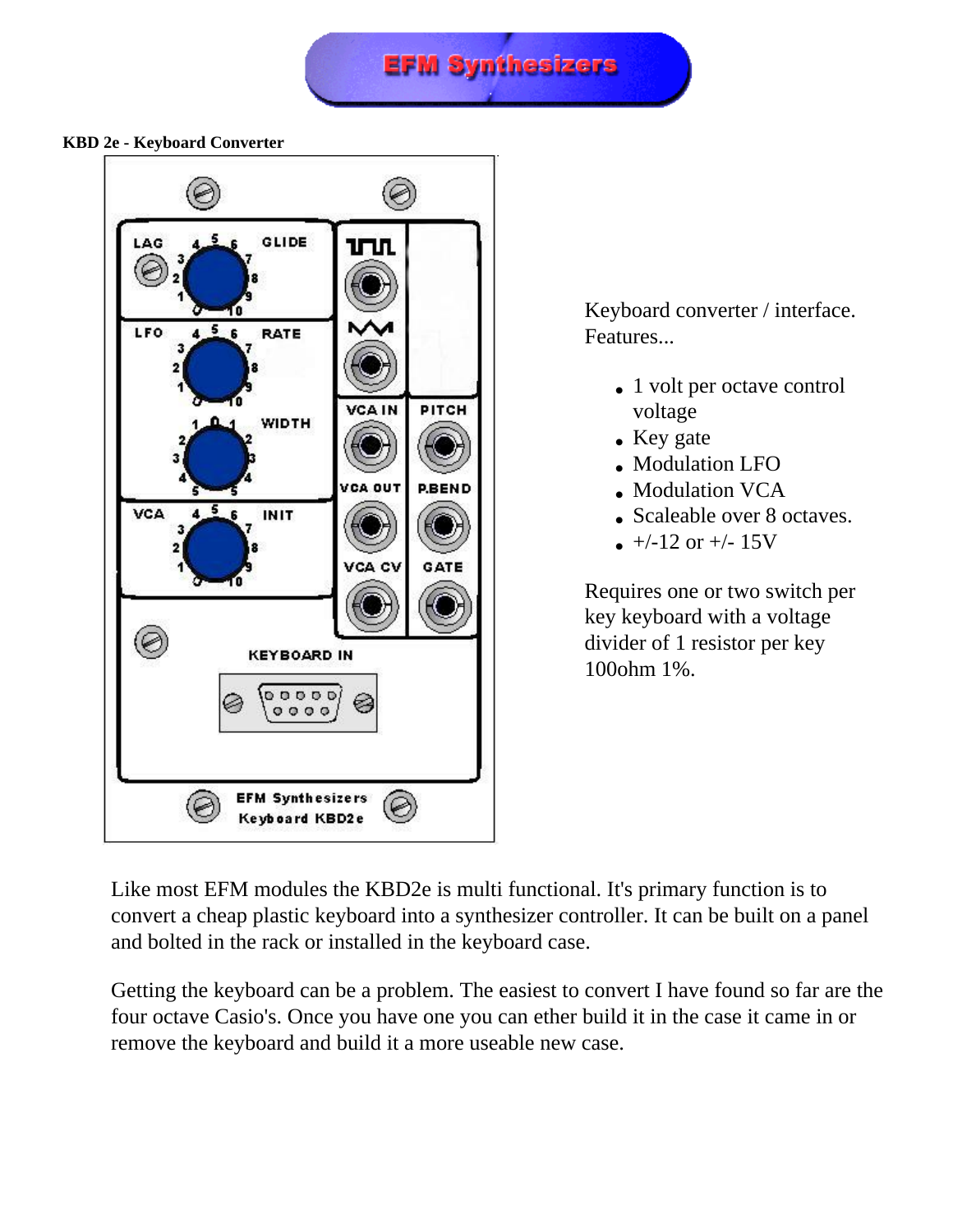

The hard part is converting the keyboard....We want to turn something like this...



Into something like this...



Remove the screws from the case and then cut, carve, pry, unscrew, and pull the existing electronics from the case. Be careful not to break or damage the PC-boards on the keyboard itself. Cut the keyboard away from the plastic case. Be careful to leave enough plastic on the sides of the keyboard to mount it to another case.Remove the screws holding the PC-boards to the back of the keyboard. Then remove the PC-boards. Save the screws and mounting hardware we will put the boards back on.

The keyboard is really a bunch of switches connected by a diode matrix. We need a resistor chain so the diodes must be removed from the board and the solder pads cleaned.

The chain is made with 100 ohm 1% resistors, one for each key minus one. So if you have 48 keys you need 47 resistors. It does not matter how many keys you have the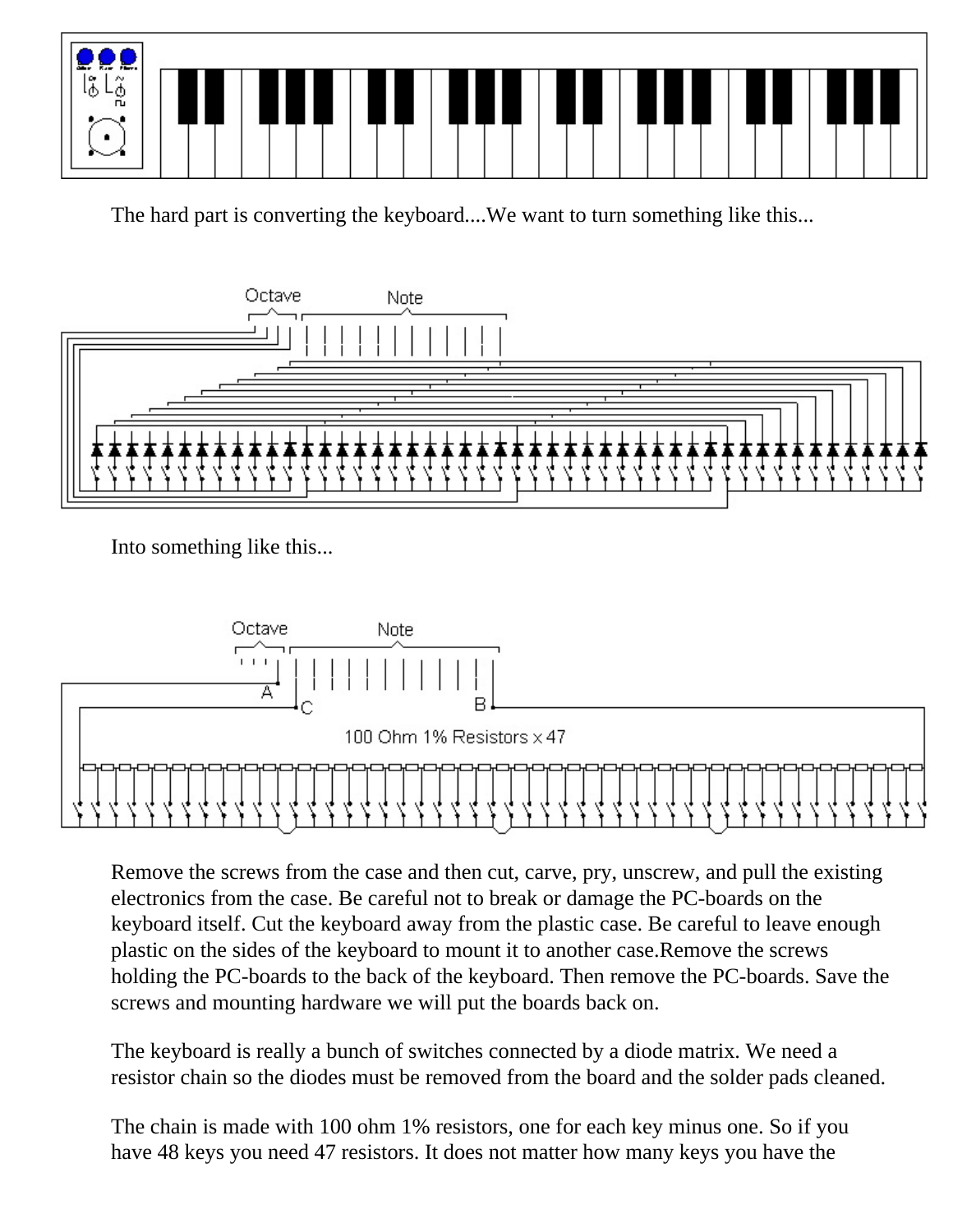keyboard circuit can be scaled.

Remove the diode matrix form a switch buss using the switches and built a 47 resistor chain of 100 ohm 1% resistors. After all of the resistors are in place bridge the solder pads on the edge of the board to make a common point for all the switch pads to connect. Solder the connection wires to the ends of the chain and the common point before you screw it back to the keyboard.

Attach a digital ohm meter to the common point and one end of the chain. Press a key and measure the resistance. It should be 100 ohms X the number of resistors between the pressed key and the end of the chain. IE.. The lowest key should be 0 and the highest key 4700 ohms on a 48 key keyboard.

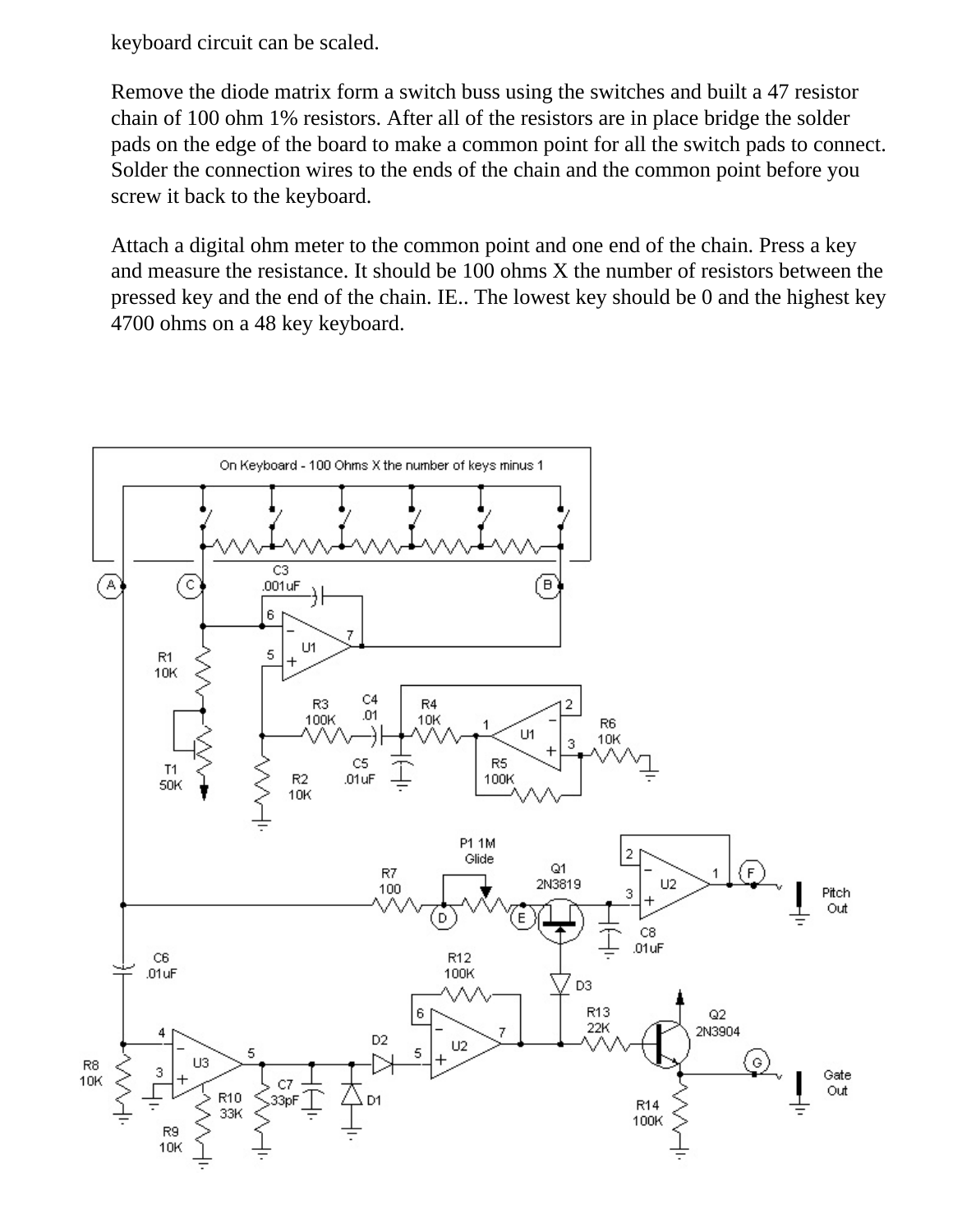

| C1, C2, C9     | 0.1  |  |
|----------------|------|--|
| C <sub>3</sub> | .001 |  |
| $C4-6$         | .01  |  |
| C7             | 33p  |  |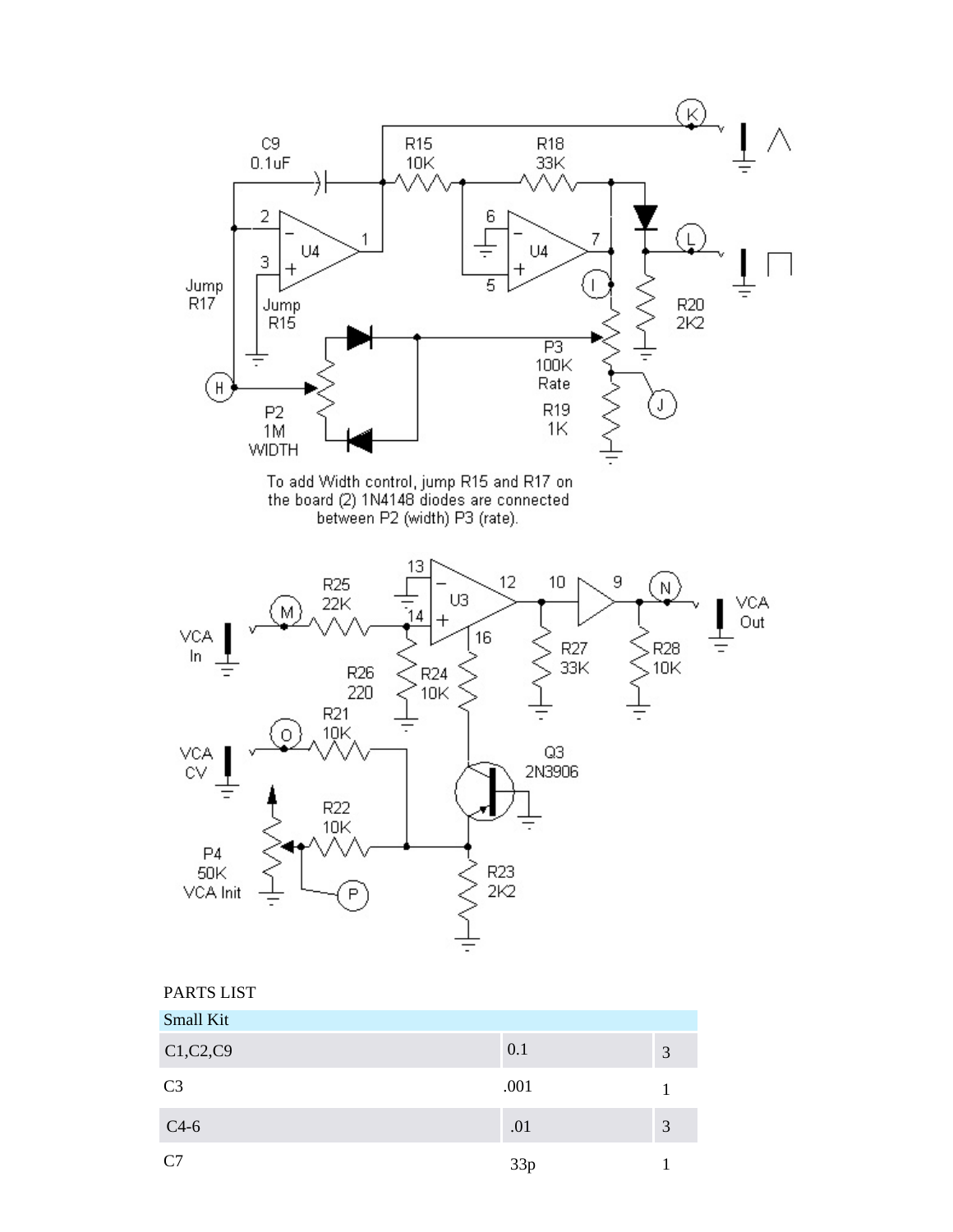| C8                                              | 1.0             | $\,1$          |
|-------------------------------------------------|-----------------|----------------|
| R1, R2, R4, R6, R8, R9, R16, R21, R22, R24, R28 | 10K             | 11             |
| R3, R5, R12, R13, R14                           | $100\mathrm{K}$ | $\sqrt{5}$     |
| R7                                              | 100             | $\mathbf{1}$   |
| R11                                             | 47K             | $\mathbf{1}$   |
| R15,R17                                         | 390K            | $\overline{2}$ |
| R18, R27                                        | 33K             | $\sqrt{2}$     |
| R19                                             | 470             | $\mathbf{1}$   |
| R20, R23                                        | 2.2K            | $\sqrt{2}$     |
| R25                                             | 22K             | $\mathbf{1}$   |
| R <sub>26</sub>                                 | 220             | $\,1\,$        |
| $D1-D3$                                         | 1N914           | $\overline{3}$ |
| Q1                                              | 2N3819          | $\mathbf{1}$   |
| Q2                                              | 2N3904          | $\mathbf{1}$   |
| Q <sub>3</sub>                                  | 2N3906          | $\mathbf{1}$   |
| U1, U2, U4                                      | <b>TLO72</b>    | 3              |
| U2                                              | LM13600         | $\mathbf 1$    |
| Full Kit                                        |                 |                |
| P1                                              | 1M              | $\mathbf 1$    |
| P <sub>2</sub>                                  | 50K             | $\mathbf{1}$   |
| P <sub>3</sub>                                  | 100K            | $\mathbf{1}$   |
| T1                                              | $10\mathrm{K}$  | $\mathbf 1$    |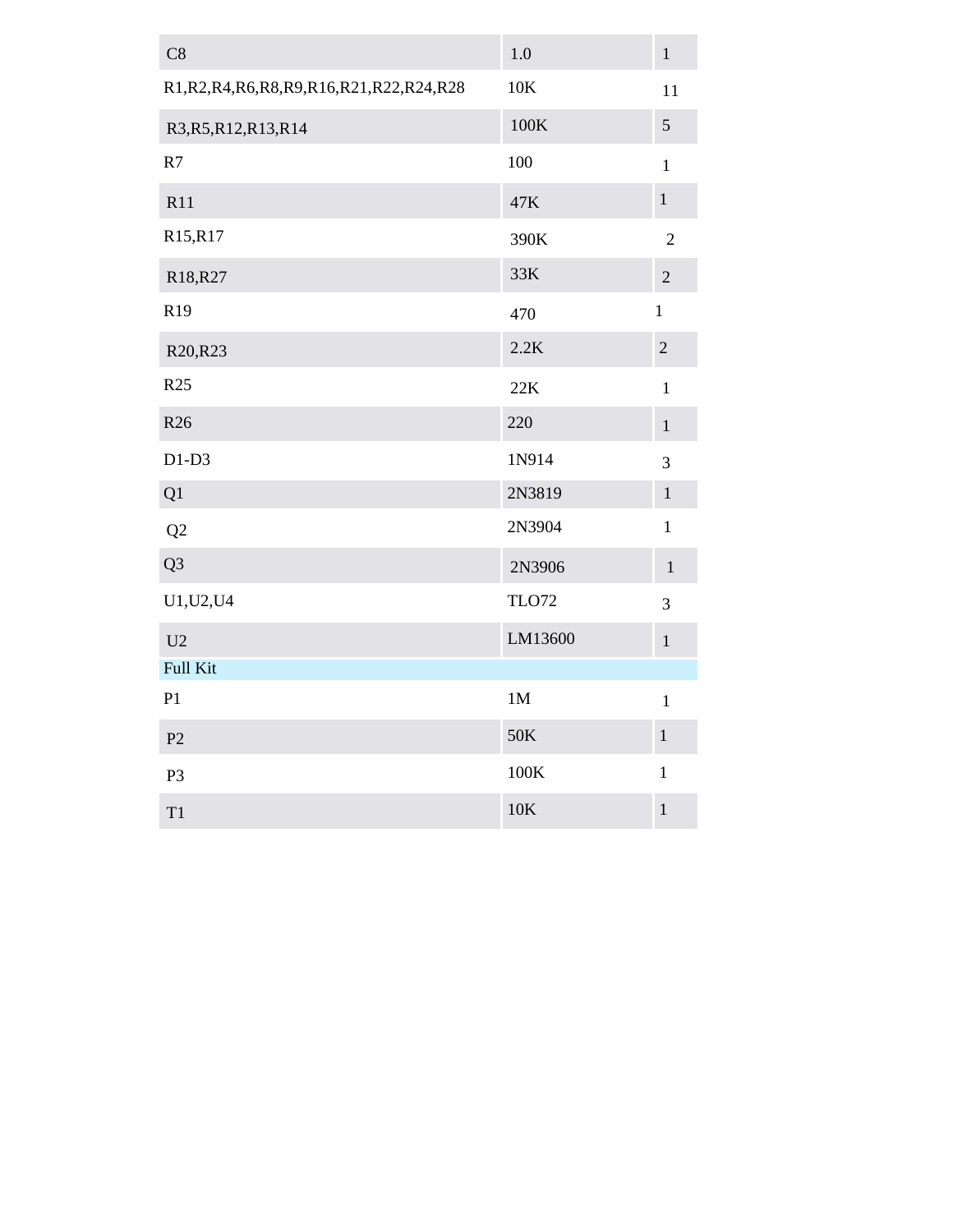